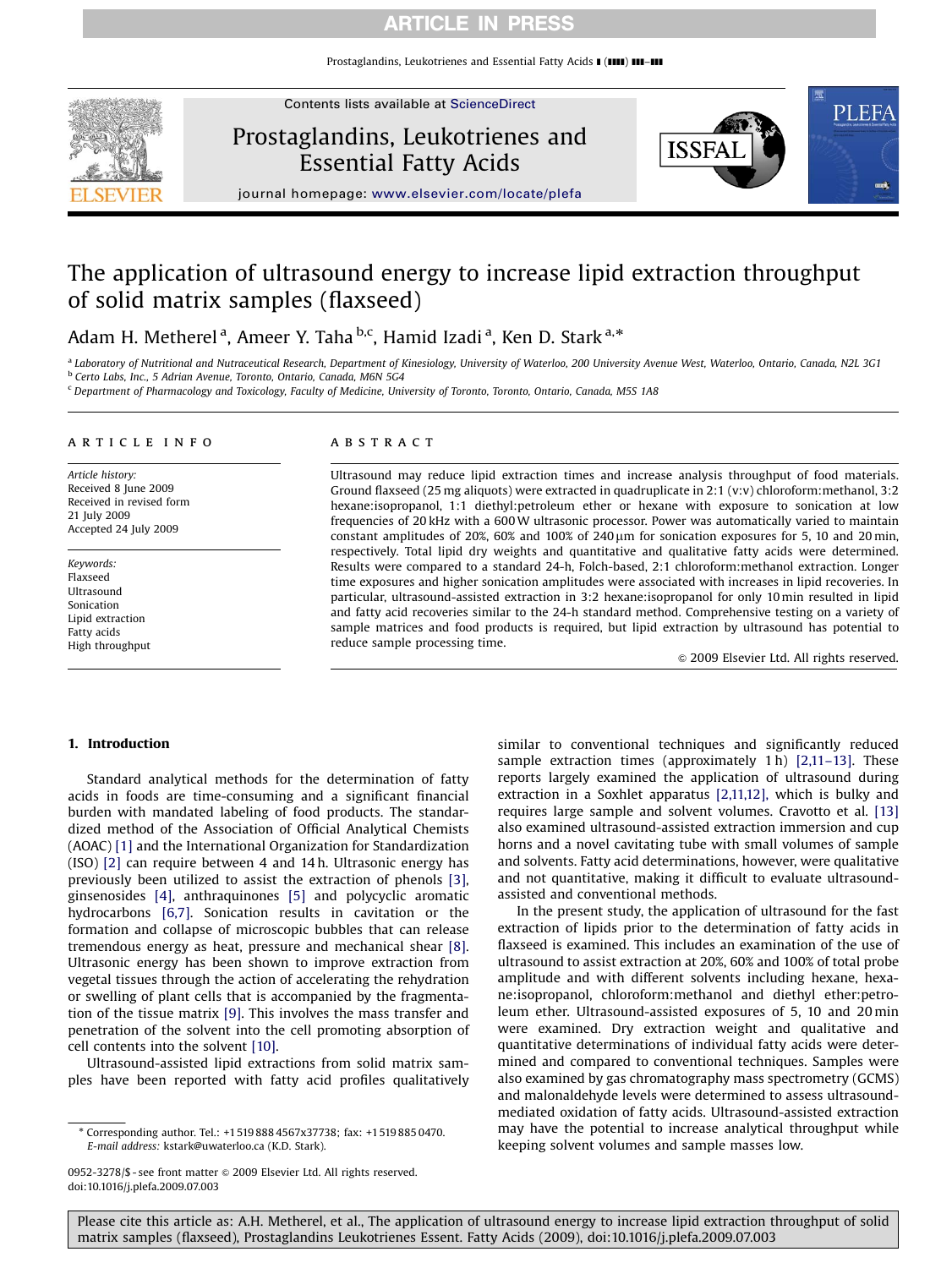<span id="page-1-0"></span>

# 2. Methods

# 2.1. Experimental design

In all analyses, 25mg of ground flaxseed (Bob's Red Mill Natural Foods, Inc., Milwaukie, OR, USA) previously stored in a refrigerator were extracted in quadruplicates. We have previously compared unassisted ISO, AOAC standardized methods with 2:1 (v:v) chloroform:methanol extractions up to 48 h (manuscript in progress) with maximal recoveries of fatty acids determined by 24 h of exposure to 2:1 chloroform/methanol. For the present study, the 24-h, 2:1 chloroform/methanol extraction was utilized as the standard for comparison of novel ultrasound-assisted extraction techniques. All extractions were completed with solvents totaling 3mL in volume and the solvents examined were: 2:1 (v:v) chloroform:methanol [\[14\];](#page-6-0) 3:2 (v:v) hexane:isopropanol [\[15\];](#page-6-0) 1:1 (v:v) diethyl ether:petroleum ether [\[1\]](#page-6-0) and hexane only [\[2\].](#page-6-0) The Misonix ultrasonic processor S-4000 (Misonix Inc., Farmingdale, NY) operates with a 20 KHz electrical signal supplied to the converter, which is equipped with a  $1/8$ " (3.2 mm) microprobe having a maximal amplitude of 240  $\mu$ m. The sonication probe was placed directly into the solvent containing the flaxseed at 20% (48  $\mu$ m), 60% (144  $\mu$ m) or 100% (240  $\mu$ m) of maximal probe amplitude and sonicated for 5, 10 or 20min. The set amplitude was constant as the power (wattage) was automatically adjusted in response to detected probe load. Ultrasound probe parameters for extraction were determined based on pilot work leading up to the current study. Samples were reconstituted with the appropriate amount of solvent if evaporation was noticeable. Solvent evaporation was particularly evident by 20min for some samples.

# 2.2. Fatty acid analysis

All four extraction solvents included  $50 \mu g/mL$  of butylated hydroxytoluene (Sigma-Aldrich, St. Louis, MO, USA) as an antioxidant. Ethyl esters of nonadecanoic acid (19:0) (Nuchek Prep, Elysian, MN, USA) were added as an internal standard. Following sonication, an aqueous buffer of either sodium phosphate (chloroform:methanol) or sodium sulfate (hexane:isopropanol and diethyl ether:petroleum ether) was added to the extraction solvents, gently mixed and centrifuged. The organic layer was collected and dried under nitrogen in a pre-weighed test tube to allow for dry lipid weight determinations. Total lipids were dissolved in hexane and stored at  $-80^{\circ}$ C until fatty acid analyses were completed. Fatty acid methyl esters were prepared from total lipid extracts with 14% boron trifluoride in methanol (Pierce Chemicals, Rockford, IL, USA) and hexane with convec-tional heating at 95 °C for 1 h [\[16\]](#page-6-0). The organic layer containing the fatty acid methyl esters were collected for analysis on a Varian 3900 gas chromatograph equipped with a DB-FFAP 15 m  $\times$  0.10 mm i.d.  $\times$  0.10  $\mu$ m film thickness, nitroterephthalic acid modified, polyethylene glycol, capillary column (J&W Scientific from Agilent Technologies, Mississauga, ON) with hydrogen as the carrier gas. Samples  $(2 \mu L)$  were introduced by a Varian CP-8400 autosampler into the injector heated to 250 °C with a split ratio of 200:1. Initial temperature was 150 °C with a 0.25 min hold followed by a 35 °C/ min ramp to 200 °C, an  $8$  °C/min ramp to 225 °C with a 3.2 min hold and then an 80 °C/min ramp up to 245 °C with a 15 min hold at the end. The flame ionization detector temperature was  $300^{\circ}$ C with air and nitrogen make-up gas flow rates of 300 and 25 mL/ min, respectively, and a sampling frequency of 50 Hz.

# 2.3. Gas chromatography mass spectrometry (GCMS) analysis

Fatty acids extracted by the 24-h standard Folch technique and for the four solvents after 20 min of sonication at 100% probe



Fig. 1. Lipid dry weights following ultrasound-assisted extraction at different intensities with a  $240 \mu m$  amplitude probe and time exposures in: (A)  $2:1$  (v:v) chloroform:methanol; (B) 3:2 (v:v) hexane:isopropanol; (C) 1:1 (v:v) diethyl ether:petroleum ether; (D) Hexane. Bars represent means with error bars representing the S.D.,  $n = 4$ . Bars with different letters are significantly different by Tukey's HSD post hoc procedure ( $P<0.05$ ) after a significant F-value by one-way ANOVA ( $P<0.05$ ).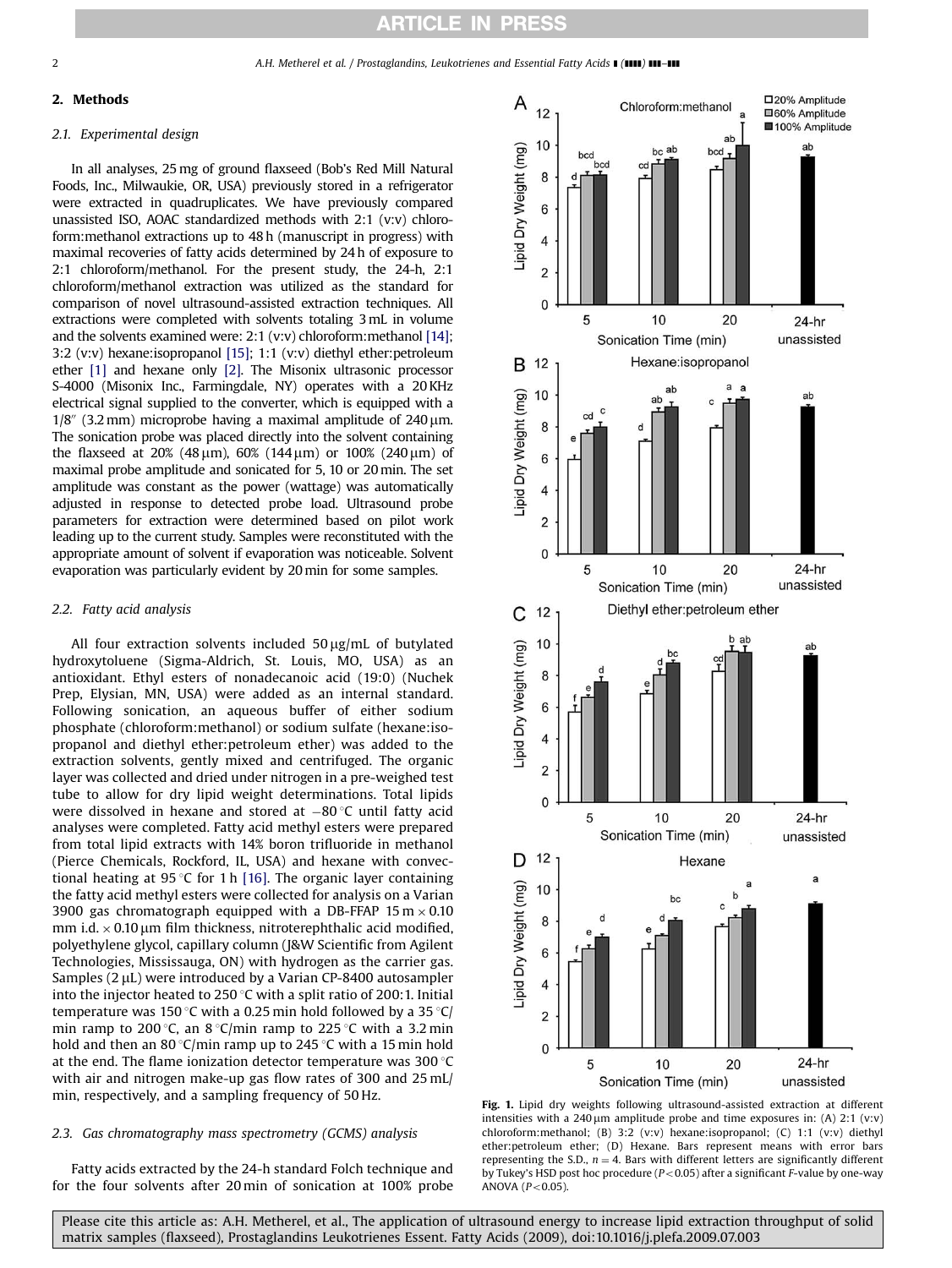<span id="page-2-0"></span>amplitude were analyzed on a Varian 3800 GC coupled to a Varian 4000 MS (gas chromatography mass spectrometer, GCMS) with a quadrupole ion trap (Varian Canada Inc., Mississauga, ON) in External EI mode as described previously [\[16\].](#page-6-0) Briefly, the GCMS was equipped with a DB-FFAP  $30 \text{ m} \times 0.25 \text{ mm}$  i.d.  $\times 25 \text{ }\mu\text{m}$  film thickness, capillary column (J&W Scientific from Agilent Technologies, Mississauga, ON) interfaced directly onto the ion source with helium as carrier gas. Initial column temperature was  $50^{\circ}$ C with a 1 min hold, followed by a 30 °C/min ramp to 130 °C, an 8 °C/ min ramp to 175 °C, a 1 °C/min ramp to 210 °C, a 30 °C/min ramp to 245 °C and a 30 min hold at the end. Additional temperature settings were as follows: injector,  $260^{\circ}$ C: transfer line,  $250^{\circ}$ C: source, 180 $\degree$ C and manifold, 50 $\degree$ C. Mass ranges between 50 and  $400 \, \text{m/s}$  were examined with target ion counts of 20,000 with a maximum ionization time of  $65,000$   $\mu$ s and an emission current of  $25 \mu$ A. Each data point was generated by a 3 uScan average resulting in a 0.55 s maximum scan time. Fatty acid mass spectra were cross-referenced to the NIST 05 database for identification and confirmation.

### 2.4. Malonaldehyde determinations

The concentration of malonaldehyde, a major product of unsaturated fatty acid peroxidation [\[17\],](#page-6-0) was determined in the 24-h standard Folch lipid extraction and in lipid extractions for the four solvents after 20 min of sonication at 100% probe amplitude by a modified thiobarbituric acid reactive species assay [\[18\].](#page-6-0) Briefly, lipid extracts were dissolved in 55 mM thiobarbituric acid, 3.5 M acetic acid, deionized  $H<sub>2</sub>O$  and 0.28 M sodium dodecyl sulfate and heated in a water bath at  $95^{\circ}$ C for 1 h. Samples were

rapidly cooled and 5 mL of 15:1 (v:v) butanol:pyridine and 1 mL of deionized H2O were added, vortexed and centrifuged. The absorbance at a wavelength of 532 nm was measured in the top organic butanol layer on a UV160U Spectrophotometer (Shimadzu, Columbia, MD) and quantified against a malonaldehyde standard curve.

### 2.5. Statistical analysis

Dry weight extraction values and qualitative and quantitative values for individual fatty acids were determined and are expressed as mean $\pm$ SD. All statistical analyses were performed with the SPSS System (SPSS Inc., Chicago, IL). Various extraction protocols were examined by one-way ANOVA with individual means compared following a significant F-value by Tukey's Honestly Significant Different (HSD) post hoc procedure. Significance was inferred at  $p < 0.05$ .

## 3. Results

### 3.1. Ultrasound-assisted extractions and dry weight

A lipid dry weight of  $9.25 \pm 0.14$  mg was determined in 25 mg of ground flaxseed by the 24-h unassisted extraction with 2:1 (v:v) chloroform:methanol. With ultrasound assistance, lipid extractions dry weight recovery was maximal at 100% amplitude for 20 min with 2:1 (v:v) chloroform: methanol  $(9.98 \pm 1.44 \text{ mg})$ ([Fig. 1\)](#page-1-0). Dry lipid weight recoveries with ultrasound assistance at 100% amplitude for 20 min also resulted in high recoveries in 3:2 (v:v) hexane:isopropanol (9.72  $\pm$  0.13 mg), 1:1 (v:v) diethyl ether/

#### Table 1

Quantitative fatty acid profiles of flaxseed following ultrasound-assisted extraction in various solvents.

|           | 24-h unassisted                                               | Ultrasound-assisted with 240 µm amplitude probe |                 |                  |                   |  |  |
|-----------|---------------------------------------------------------------|-------------------------------------------------|-----------------|------------------|-------------------|--|--|
|           |                                                               | 5 min at 100%                                   | 10 min at 100%  | 20 min at 60%    | 20 min at 100%    |  |  |
|           | mg/25 mg of ground flaxseed<br>2:1 (v:v) chloroform: methanol |                                                 |                 |                  |                   |  |  |
| 16:0      | $0.50 \pm 0.02$                                               | $0.37 + 0.02*$                                  | $0.41 + 0.03*$  | $0.44 + 0.04*$   | $0.41 \pm 0.03*$  |  |  |
| 18:0      | $0.33 + 0.02$                                                 | $0.23 + 0.01*$                                  | $0.25 + 0.02*$  | $0.27 + 0.03*$   | $0.25 + 0.02*$    |  |  |
| $18:1n-9$ | $2.07 + 0.07$                                                 | $1.57 + 0.09*$                                  | $1.70 + 0.14*$  | $1.83 + 0.20*$   | $1.62 + 0.12*$    |  |  |
| $18:2n-6$ | $1.45 + 0.07$                                                 | $1.11 + 0.05*$                                  | $1.19 + 0.09*$  | $1.29 + 0.14$    | $1.14 + 0.09*$    |  |  |
| $18:3n-3$ | $4.04 + 0.14$                                                 | $3.10 + 0.15*$                                  | $3.34 + 0.27*$  | $3.63 + 0.36$    | $3.20 + 0.27*$    |  |  |
| Total     | $8.62 + 0.31$                                                 | $6.48 + 0.33*$                                  | $7.01 + 0.54*$  | $7.59 + 0.77$    | $6.74 + 0.54*$    |  |  |
|           | 3:2 (v:v) hexane:isopropanol                                  |                                                 |                 |                  |                   |  |  |
| 16:0      |                                                               | $0.38 + 0.02*$                                  | $0.45 + 0.03*$  | $0.45 + 0.03*$   | $0.43 + 0.03*$    |  |  |
| 18:0      |                                                               | $0.24 + 0.01*$                                  | $0.28 + 0.02*$  | $0.29 + 0.03$    | $0.27 \pm 0.02^*$ |  |  |
| $18:1n-9$ |                                                               | $1.63 + 0.09*$                                  | $1.89 + 0.11$   | $1.84 + 0.06*$   | $1.87 + 0.13$     |  |  |
| $18:2n-6$ |                                                               | $1.14 + 0.06*$                                  | $1.33 + 0.06$   | $1.32 + 0.06$    | $1.30 + 0.10$     |  |  |
| $18:3n-3$ |                                                               | $3.21 + 0.18*$                                  | $3.72 + 0.13$   | $3.68 + 0.18$    | $3.68 + 0.26$     |  |  |
| Total     |                                                               | $6.72 \pm 0.36*$                                | $7.79 + 0.33$   | $7.72 + 0.36$    | $7.68 + 0.55$     |  |  |
|           | 1:1 (v:v) diethyl ether: petroleum ether                      |                                                 |                 |                  |                   |  |  |
| 16:0      |                                                               | $0.32 + 0.02*$                                  | $0.38 + 0.04*$  | $0.42 + 0.02*$   | $0.43 + 0.01*$    |  |  |
| 18:0      |                                                               | $0.21 + 0.01*$                                  | $0.24 + 0.02*$  | $0.26 + 0.01*$   | $0.27 + 0.01*$    |  |  |
| $18:1n-9$ |                                                               | $1.39 \pm 0.07*$                                | $1.62 + 0.14*$  | $1.78 + 0.09*$   | $1.86 + 0.05*$    |  |  |
| $18:2n-6$ |                                                               | $0.99 + 0.05*$                                  | $1.15 + 0.10*$  | $1.26 + 0.06*$   | $1.30 + 0.03*$    |  |  |
| $18:3n-3$ |                                                               | $2.73 + 0.16*$                                  | $3.22 + 0.30*$  | $3.52 + 0.15*$   | $3.61 + 0.08*$    |  |  |
| Total     |                                                               | $5.73 + 0.32*$                                  | $6.73 + 0.59*$  | $7.36 + 0.33*$   | $7.60 + 0.17*$    |  |  |
|           | Hexane                                                        |                                                 |                 |                  |                   |  |  |
| 16:0      |                                                               | $0.34 + 0.05*$                                  | $0.36 + 0.02*$  | $0.39 + 0.04*$   | $0.35 + 0.03*$    |  |  |
| 18:0      |                                                               | $0.21 + 0.03*$                                  | $0.22 + 0.02^*$ | $0.23 + 0.02*$   | $0.21 + 0.01*$    |  |  |
| $18:1n-9$ |                                                               | $1.42 + 0.22*$                                  | $1.53 + 0.12*$  | $1.62 + 0.15*$   | $1.47 + 0.10*$    |  |  |
| $18:2n-6$ |                                                               | $1.06 \pm 0.15*$                                | $1.12 + 0.08*$  | $1.21 \pm 0.09*$ | $1.12 \pm 0.08*$  |  |  |
| $18:3n-3$ |                                                               | $3.10 + 0.40^*$                                 | $3.30 + 0.18*$  | $3.61 + 0.28$    | $3.37 + 0.27$ *   |  |  |
| Total     |                                                               | $6.24 + 0.86*$                                  | $6.62 + 0.43*$  | $7.18 + 0.59*$   | $6.62 + 0.49*$    |  |  |
|           |                                                               |                                                 |                 |                  |                   |  |  |

Values are means + SD,  $n = 4$ .

\* Significantly different from 24-h unassisted by Tukey's HSD post hoc procedure (P<0.05) after a significant F-value by one-way ANOVA (P<0.05).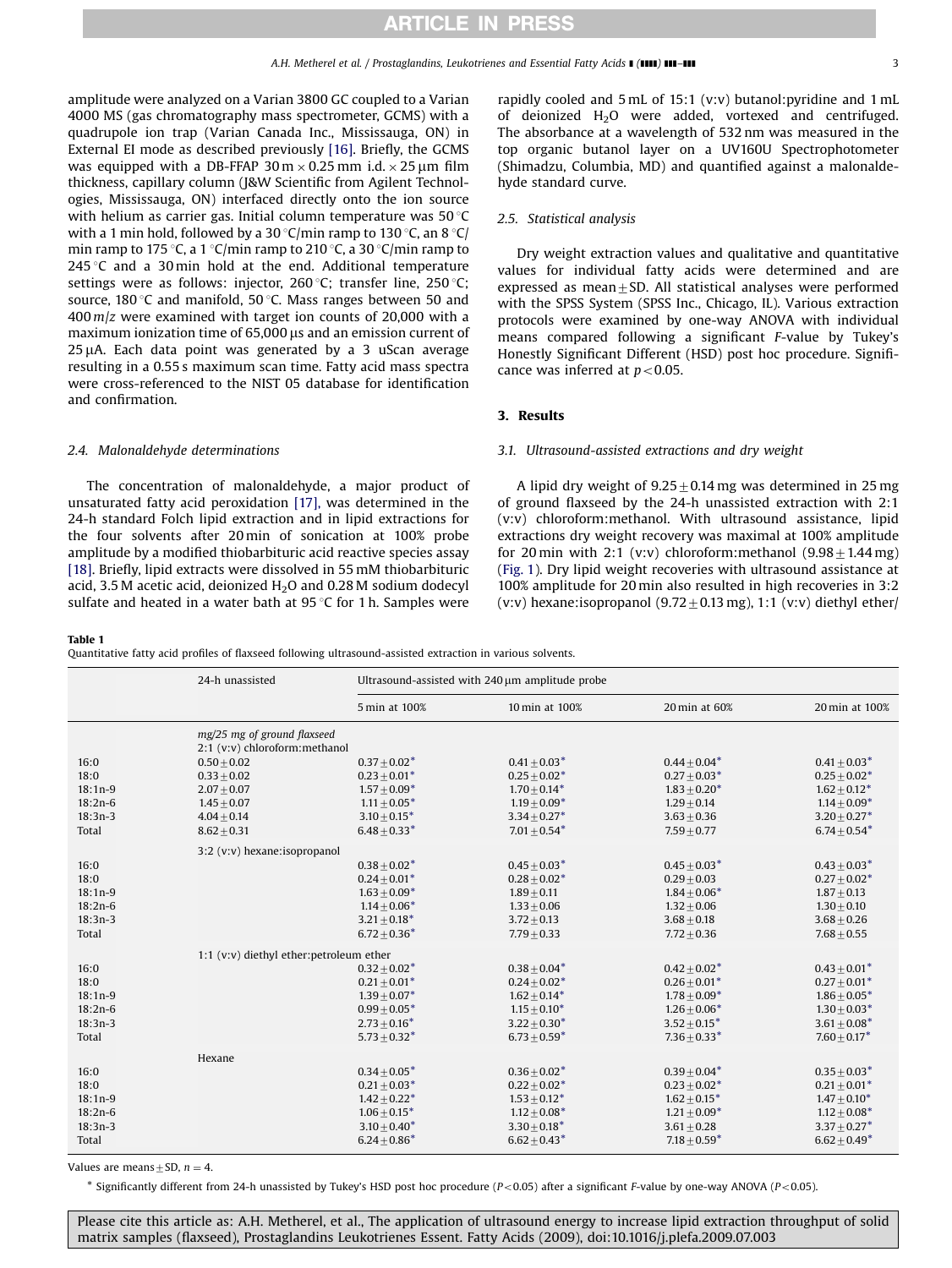petroleum ether  $(9.46 \pm 0.41 \text{ mg})$  and hexane only  $(8.94 \pm$ 0.22 mg). Dry lipid weight recoveries at 60% amplitude for 20 min were statistically similar to the 24-h unassisted and the 100% amplitude for 20 min in chloroform: methanol (9.17 $\pm$ 0.11 mg), hexane:isopropanol  $(9.49\pm0.31$  mg) and diethyl ether/ petroleum ether  $(9.53\pm0.18$  mg) but not in hexane only  $(8.37\pm0.16$  mg). This dry weight recovery equivalency to the 24-h unassisted and the 100% amplitude for 20 min was also observed at 100% amplitude for 10 min in chloroform:methanol  $(9.11 \pm 0.29 \,\text{mg})$  and hexane:isopropanol  $(9.25 \pm 0.26 \,\text{mg})$ .

# 3.2. Quantitative fatty acid analysis

Fatty acid concentrations in milligrams of fatty acid per 25 mg of ground flaxseed were determined using 19:0 ethyl ester as the internal standard in all extractions. Fatty acids with masses greater than 0.05 mg are presented for ultrasound-assisted extractions in the various solvents at 100% amplitude for 5, 10 and 20 min as well as 60% amplitude for 20 min (based on lipid dry weight recoveries similar or approaching lipid dry weight recoveries in the 24-h unassisted chloroform:methanol extraction) ([Table 1](#page-2-0)). Fatty acids presented include palmitic acid (16:0), stearic acid (18:0), oleic acid (18:1n-9), linoleic acid (18:2n-6) and  $\alpha$ -linolenic acid (18:3n-3), although myristic acid (14:0), palmitoleic (16:1n-7), vaccenic acid (18:1n-7), arachidic acid (20:0), eicosenic acid (20:1n-9), behenic acid (22:0), erucic acid (22:1n-9) and lignoceric acid (24:0) were also detected. Individual fatty acid determinations were most similar to the 24-h standard method with ultrasound assistance in the hexane:isopropanol with 10 min exposure at 100% amplitude, and with 20 min exposure at 60% and 100% amplitude. Ultrasound-assisted extractions in chloroform:methanol at 60% amplitude for 20 min resulted in a fatty acid profile similar to the 24-h standard but palmitic acid (16:0), stearic acid (18:0) and oleic acid (18:1n-9) were all statistically lower. Fatty acid concentrations were largely significantly lower than the 24-h standard with ultrasoundassisted extractions in diethyl ether:petroleum ether and hexane alone.

GCMS analyses combined with NIST 05 database searches confirmed the identification of fatty acid methyl esters across extraction techniques, thereby confirming quantitative measures. No differences in the spectra from the standard Folch extraction and the ultrasound-assisted extractions for 20 min at 100% amplitude are seen as demonstrated for alpha-linolenic acid (18:3n-3) ([Fig. 2](#page-4-0)).

## 3.3. Qualitative fatty acid analysis

Fatty acid determinations were determined for all extractions and the results corresponding to [Table 1](#page-2-0) are presented herein (ultrasound-assisted extractions in the various solvents at 100% amplitude for 5, 10 and 20min as well as 60% amplitude for 20 min) ([Table 2](#page-5-0)). Ultrasound-assisted extractions in chloroform:methanol and hexane:isopropanol tended to be more similar to the 24-h standard as compared with the extractions in diethyl ether: petroleum ether and hexane alone. The number of significant differences in fatty acid determinations between ultrasoundassisted extractions and the 24-h standard was considerably less when the data were presented qualitatively (percentage weight of total fatty acids) as compared to when the data were presented quantitatively (mg/25 mg of flaxseed).

## 3.4. Lipid peroxidation

Lipid peroxidation after ultrasound extraction for 20 min at  $240 \,\mu m$  (100%) amplitude in 3:2 hexane:isopropanol and 2:1 chloroform:methanol were similar to standard 24-h Folch extraction as estimated by malonaldehyde concentrations [\(Fig. 3\)](#page-5-0). Ultrasound extraction in hexane resulted in significantly lower and barely detectable malonaldehyde concentrations. Ultrasoundassisted lipid extraction in 1:1 diethyl ether:petroleum ether did result in significantly higher levels of oxidation as compared with standard 24-h Folch extraction  $(0.98\pm0.49$  vs.  $0.17\pm0.09$  nmol of malonaldehyde/25 mg flaxseed extraction).

# 4. Discussion

Ultrasound assistance can dramatically increase lipid extraction throughput. In the present study, we demonstrate that increasing the amplitude of and the exposure time to sonication can increase lipid recoveries with extractions in all the solvents tested. However, the lipid dry weight recoveries were not equal in all the solvents with ultrasound assistance and when fatty acid determinations were also examined, ultrasound-assisted extractions in hexane:isopropanol appeared to best duplicate the 24-h standard procedure, followed by chloroform:methanol for lipid extraction and fatty acid determinations of flaxseed. Ultrasoundassisted extractions with diethyl ether:petroleum ether and hexane alone resulted in significantly lower fatty acid determinations in sonication exposures of 20 min or less.

In the present study, 3:2 hexane:isopropanol [\[15,19\]](#page-6-0) and 2:1 chloroform:methanol [\[20\]](#page-6-0) resulted in lipid extractions and fatty acid determinations that were similar to the 24-h standard method. The 1:1 diethyl ether:petroleum ether extractions had significantly lower lipid and fatty acid recoveries [\[1\]](#page-6-0). The addition of polar solvents such as isopropanol and methanol to nonpolar solvents such as hexane and chloroform increases the recovery of polar lipids such as phospholipids and lipoproteins [\[20\]](#page-6-0). The use of hexane:isopropanol as an extraction solvent also has as a significant advantage over chloroform:methanol with regard to toxicity and handling of extracts [\[19\]](#page-6-0) and isopropanol can prevent lipid degradation in plant materials by phospholipase D [\[21–23\],](#page-6-0) which can remain active in some solvents [\[24\]](#page-6-0).

Hexane alone as a lipid extraction solvent was demonstrated to have the lowest recoveries in the present study. This is presently the solvent of choice for the ISO standard method [\[2\]](#page-6-0), in which reflux-extraction is used to extract lipids from food. Ultrasoundassisted extractions in hexane with short time exposures resulted in poor recoveries. Nonpolar solvents, such as hexane and diethyl ether, can extract neutral lipids like triacylglycerols, which is the major lipid component of seeds [\[25\];](#page-6-0) however, polar lipids such as phospholipids can be lost [\[20\].](#page-6-0) While a loss of polar lipids during flaxseed extraction in the present study may partially explain the decreased lipid and fatty acid recovery, the use of polar and nonpolar solvents combined with ultrasonic energy has been reported to result in an emulsification–extraction process that results in the rapid and efficient extraction of total lipids from solid matrices [\[26\]](#page-6-0).

Ultrasound-assisted extraction with the ultrasound probe in direct contact with the various extraction solvents resulted in levels of oxidation on the scale of the standard 24-h Folch extraction. Direct oil-ultrasound probe contact has been demonstrated to result in oxidation of olive oil in under 20 min [\[27\]](#page-6-0), but direct sonication of sunflower oil has demonstrated little effect on fatty acid composition directly after ultrasound although peroxide levels increased [\[8\]](#page-6-0). In addition, sonication with a direct probe in the presence of KOH in ethanol to transesterify fish oil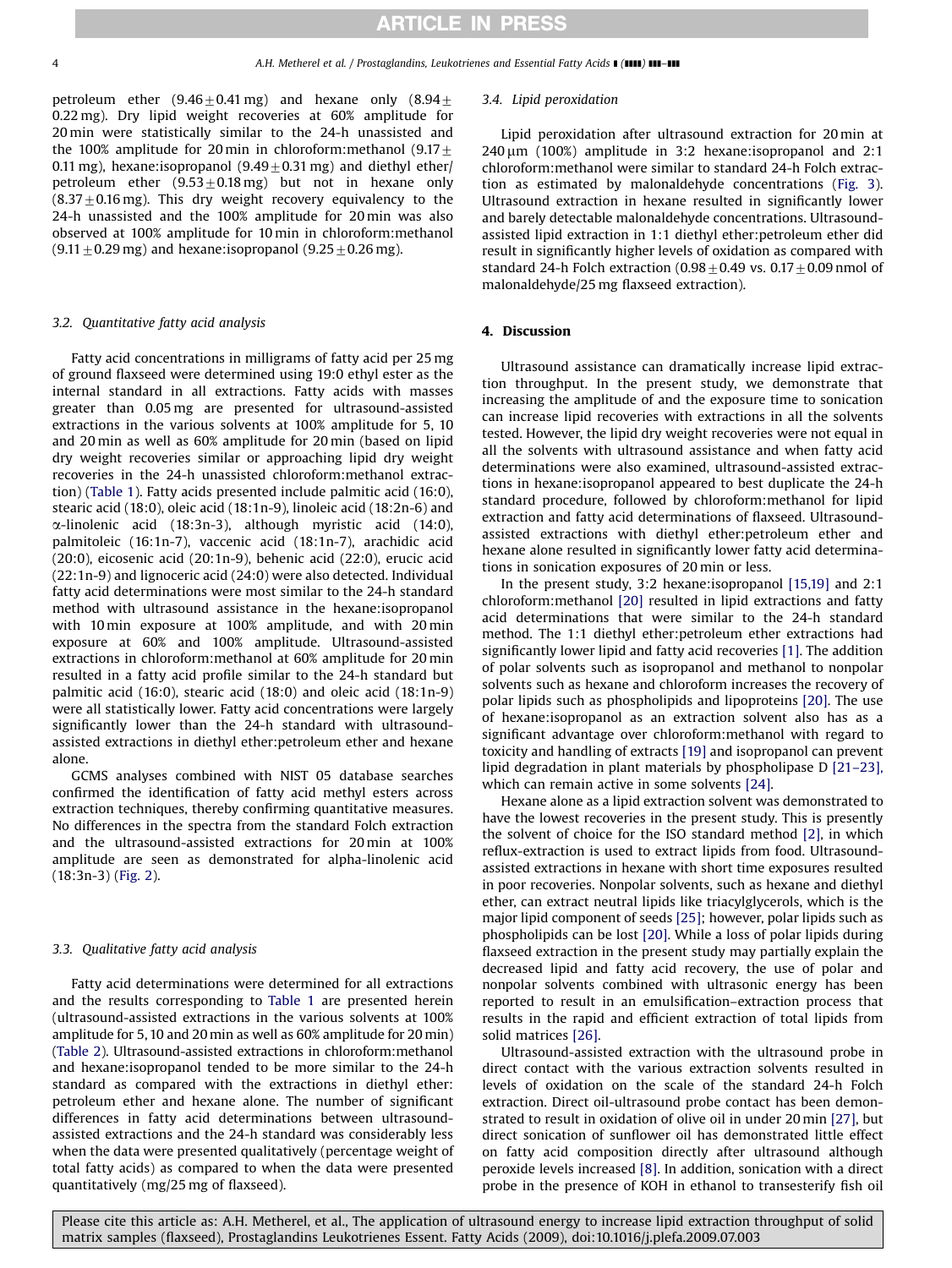# ARTICLE IN PRESS

### A.H. Metherel et al. / Prostaglandins, Leukotrienes and Essential Fatty Acids **I** (IIII) **III-III 111 111 111 111 111 111 111 111 111 111 111 111 111 111 111 111 111 111 111 111 11**

<span id="page-4-0"></span>

Fig. 2. Mass spectra of alpha-linolenic acid methyl ester (18:3n-3) obtained from (A) NIST 05 library database, (B) standard 24-h Folch extraction and (C) ultrasoundassisted extraction in 3:2 hexane:isopropanol for 20 min at  $240 \,\mu$ m (100%) amplitude.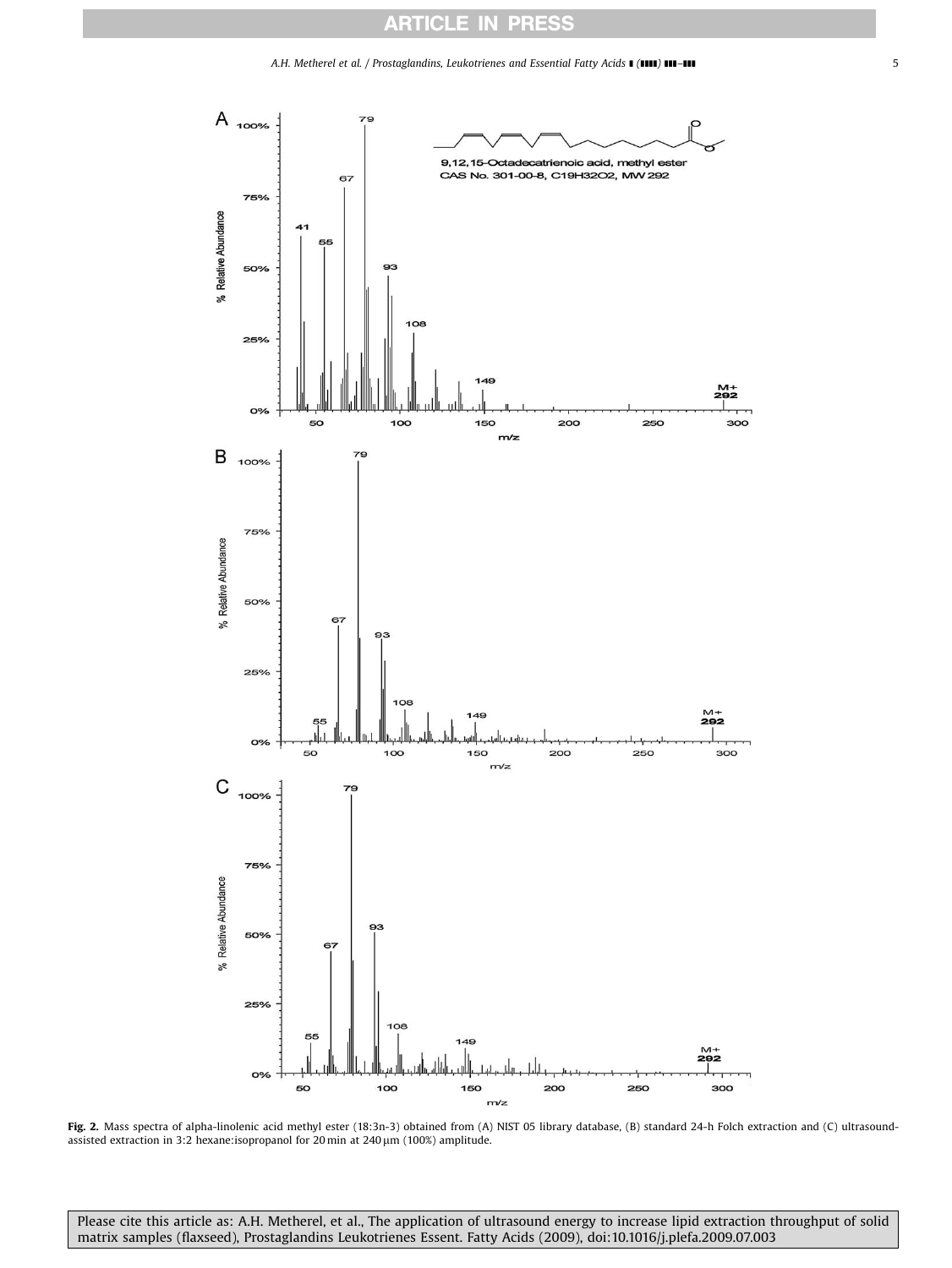### <span id="page-5-0"></span>6 **A.H. Metherel et al. / Prostaglandins, Leukotrienes and Essential Fatty Acids I (IIII) III-III**

#### Table 2

Qualitative fatty acid profiles of flaxseed following ultrasound-assisted extraction in various solvents.

|           | 24-h unassisted |                                                                                                                                      | Ultrasound-assisted with 240 µm amplitude probe |                 |                 |  |  |  |  |
|-----------|-----------------|--------------------------------------------------------------------------------------------------------------------------------------|-------------------------------------------------|-----------------|-----------------|--|--|--|--|
|           |                 | 5 min at 100%                                                                                                                        | 10 min at 100%                                  | 20 min at 60%   | 20 min at 100%  |  |  |  |  |
| 16:0      | $5.79 + 0.10$   | % weight of total fatty acids<br>2:1 (v:v) chloroform: methanol<br>$5.64 + 0.15$<br>$5.60 + 0.04$<br>$5.72 + 0.18$<br>$5.95 + 0.09*$ |                                                 |                 |                 |  |  |  |  |
| 18:0      | $3.74 + 0.10$   | $3.48 + 0.03*$                                                                                                                       | $3.56 + 0.18$                                   | $3.45 + 0.15*$  | $3.67 + 0.06$   |  |  |  |  |
| $18:1n-9$ | $23.67 + 0.28$  | $23.72 + 0.28$                                                                                                                       | $23.76 + 0.11$                                  | $23.24 + 0.16$  | $23.69 + 0.30$  |  |  |  |  |
| $18:2n-6$ | $16.57 + 0.30$  | $16.85 + 0.29$                                                                                                                       | $16.64 + 0.29$                                  | $16.46 + 0.13$  | $16.55 + 0.11$  |  |  |  |  |
| $18:3n-3$ | $46.15 + 0.32$  | $46.91 + 0.11$                                                                                                                       | $46.75 + 0.40$                                  | $46.17 + 0.41$  | $46.66 + 0.17$  |  |  |  |  |
| 16:0      |                 | 3:2 (v:v) hexane:isopropanol<br>$5.64 + 0.14$<br>$5.66 + 0.18$<br>$5.52 + 0.04*$<br>$5.52 + 0.06$                                    |                                                 |                 |                 |  |  |  |  |
| 18:0      |                 | $3.50 + 0.01$                                                                                                                        | $3.51 + 0.06$                                   | $3.64 + 0.31$   | $3.53 + 0.04$   |  |  |  |  |
| $18:1n-9$ |                 | $23.77 + 0.13$                                                                                                                       | $23.80 + 0.46$                                  | $23.31 + 0.36$  | $24.12 + 0.08*$ |  |  |  |  |
| $18:2n-6$ |                 | $16.66 + 0.08$                                                                                                                       | $16.72 + 0.08$                                  | $16.70 + 0.29$  | $16.67 + 0.07$  |  |  |  |  |
| $18:3n-3$ |                 | $46.96 + 0.15$                                                                                                                       | $46.91 + 0.72$                                  | $46.49 + 0.23$  | $47.40 + 0.25*$ |  |  |  |  |
|           |                 | 1:1 (v:v) diethyl ether: petroleum ether                                                                                             |                                                 |                 |                 |  |  |  |  |
| 16:0      |                 | $5.46 + 0.04*$                                                                                                                       | $5.60 + 0.02*$                                  | $5.55 + 0.07*$  | $5.59 + 0.07*$  |  |  |  |  |
| 18:0      |                 | $3.57 + 0.04*$                                                                                                                       | $3.56 + 0.10*$                                  | $3.54 + 0.05*$  | $3.55 + 0.05*$  |  |  |  |  |
| $18:1n-9$ |                 | $23.69 + 0.19$                                                                                                                       | $23.58 + 0.15$                                  | $23.76 + 0.24$  | $24.01 + 0.24$  |  |  |  |  |
| $18:2n-6$ |                 | $16.88 + 0.08$                                                                                                                       | $16.78 + 0.16$                                  | $16.81 + 0.17$  | $16.83 + 0.16$  |  |  |  |  |
| $18:3n-3$ |                 | $46.58 + 0.23$                                                                                                                       | $46.79 + 0.21$                                  | $47.02 + 0.20*$ | $46.62 + 0.30$  |  |  |  |  |
|           | Hexane          |                                                                                                                                      |                                                 |                 |                 |  |  |  |  |
| 16:0      |                 | $5.39 + 0.09*$                                                                                                                       | $5.32 + 0.07^*$                                 | $5.31 + 0.07*$  | $5.20 + 0.02*$  |  |  |  |  |
| 18:0      |                 | $3.27 + 0.06*$                                                                                                                       | $3.24 + 0.08*$                                  | $3.11 + 0.06*$  | $3.10 + 0.04*$  |  |  |  |  |
| $18:1n-9$ |                 | $22.24 + 0.40*$                                                                                                                      | $22.79 + 0.28*$                                 | $21.94 + 0.18*$ | $21.90 + 0.31*$ |  |  |  |  |
| $18:2n-6$ |                 | $16.67 + 0.05$                                                                                                                       | $16.66 + 0.07$                                  | $16.45 + 0.26$  | $16.72 + 0.10$  |  |  |  |  |
| $18:3n-3$ |                 | $48.54 \pm 0.47^*$                                                                                                                   | $49.30 + 0.62*$                                 | $49.12 + 0.52*$ | $50.10 + 0.30*$ |  |  |  |  |

Values are means + SD,  $n = 4$ .

\* Significantly different from 24-h unassisted by Tukey's HSD post hoc procedure (P<0.05) after a significant F-value by one-way ANOVA (P<0.05).



Fig. 3. Malonaldehyde concentrations in standard and sonication for 20 min at 240 um (100%) amplitude lipid extractions in various solvents. Bars represent means $\pm$ SD, n = 4. Bars with different letters are significantly different by independent  $t$ -test ( $P < 0.05$ ).

triacylglycerols to fatty acid ethyl esters has no effect on fatty acid quality [\[28\].](#page-6-0) Cavitation is likely the main cause of oxidation with ultrasound as micro-bubbles form and collapse, resulting in areas of high temperature and pressure. In addition to thermal and shear force-induced oxidation, free radicals may also be generated by sonolysis [\[8\]](#page-6-0).

Presently, GCMS analysis confirmed the peak identification of fatty acid methyl esters after the various extraction techniques, confirming fatty acid quantitation by gas chromatography. The levels of malonaldehyde were significantly lower in the hexaneonly extraction and may suggest that extraction in nonpolar, organic solvents may limit oxidation. Unfortunately extraction recoveries with hexane were limited. In contrast, sonication during extraction with diethyl ether:petroleum ether resulted in significantly higher levels of malonaldehyde. Diethyl ether is susceptible to peroxide formation that can be accelerated by heat, light, air and moisture [\[29\]](#page-6-0), and it is possible that sonication may accelerate peroxidation of diethyl ether. Interestingly, the two most promising extraction solvents (2:1 chloroform:methanol and 3:2 hexane:isopropanol) showed no more lipid peroxidation than the standard Folch method. Malonaldehyde and conjugated dienes may not be as sensitive as hydroperoxides and their decomposition products including aldehydes, ketones and low molecular weight acids for determining lipid peroxidation induced by ultrasound [\[8\].](#page-6-0) However, the present oxidation results and the fatty acid composition data suggest that quantitative losses of fatty acids are minor during the ultrasound-assisted lipid extraction examined herein.

The present study is limited to the examination of ultrasoundassisted lipid extraction with various solvents and fatty acid determinations of flaxseed. In addition, the conditions for sonication were held constant across the experiments and attempts to optimize sonication through variables such as extractant volumes, probe position and duty cycle were not